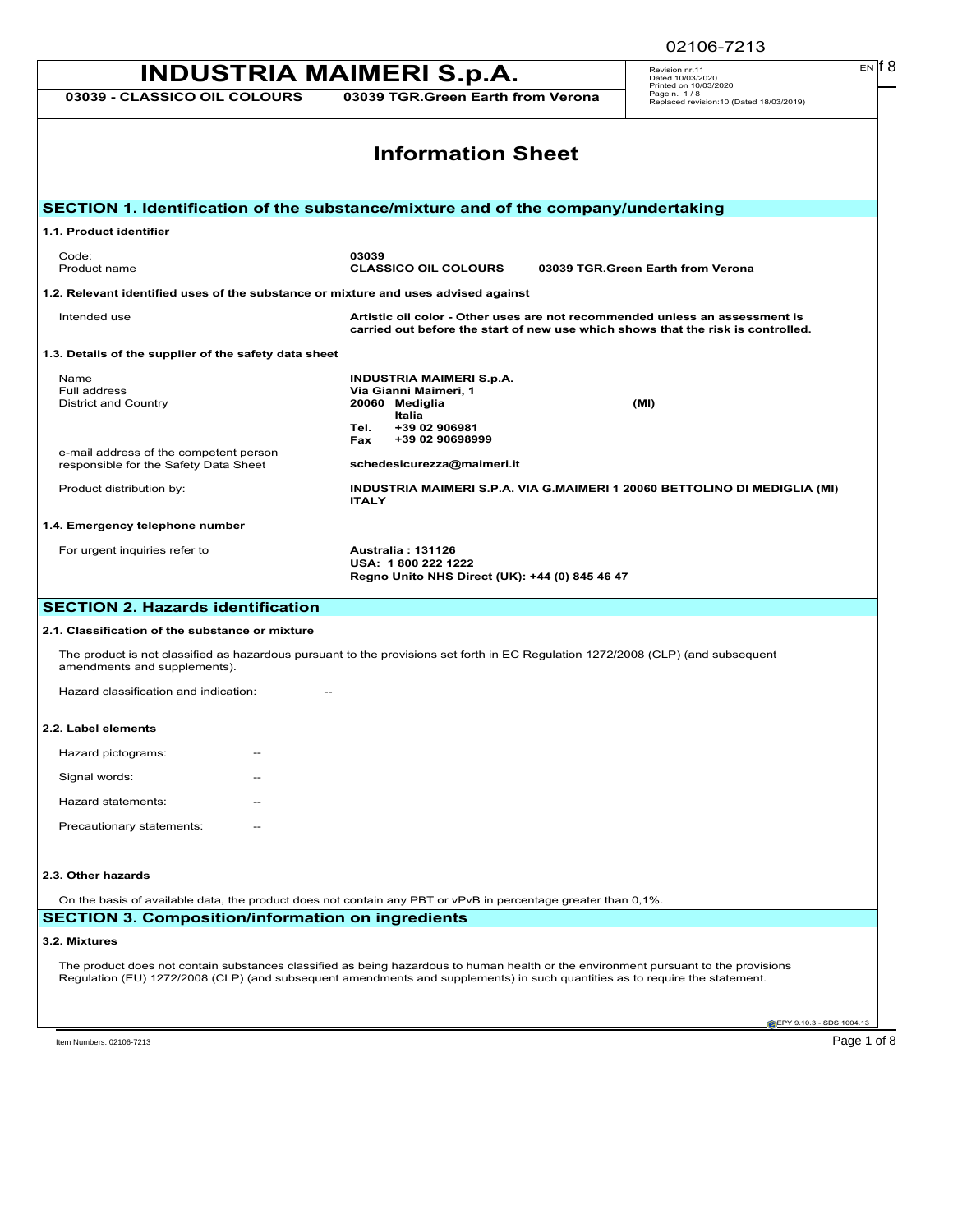**03039 - CLASSICO OIL COLOURS 03039 TGR.Green Earth from Verona**

## **SECTION 4. First aid measures**

#### **4.1. Description of first aid measures**

Not specifically necessary. Observance of good industrial hygiene is recommended.

#### **4.2. Most important symptoms and effects, both acute and delayed**

Specific information on symptoms and effects caused by the product are unknown.

## **4.3. Indication of any immediate medical attention and special treatment needed**

Information not available

# **SECTION 5. Firefighting measures**

### **5.1. Extinguishing media**

SUITABLE EXTINGUISHING EQUIPMENT The extinguishing equipment should be of the conventional kind: carbon dioxide, foam, powder and water spray. UNSUITABLE EXTINGUISHING EQUIPMENT None in particular.

#### **5.2. Special hazards arising from the substance or mixture**

HAZARDS CAUSED BY EXPOSURE IN THE EVENT OF FIRE Do not breathe combustion products.

#### **5.3. Advice for firefighters**

## GENERAL INFORMATION

Use jets of water to cool the containers to prevent product decomposition and the development of substances potentially hazardous for health. Always wear full fire prevention gear. Collect extinguishing water to prevent it from draining into the sewer system. Dispose of contaminated water used for extinction and the remains of the fire according to applicable regulations. SPECIAL PROTECTIVE EQUIPMENT FOR FIRE-FIGHTERS

Normal fire fighting clothing i.e. fire kit (BS EN 469), gloves (BS EN 659) and boots (HO specification A29 and A30) in combination with self-contained open circuit positive pressure compressed air breathing apparatus (BS EN 137).

## **SECTION 6. Accidental release measures**

## **6.1. Personal precautions, protective equipment and emergency procedures**

Use breathing equipment if fumes or powders are released into the air. These indications apply for both processing staff and those involved in emergency procedures.

## **6.2. Environmental precautions**

The product must not penetrate into the sewer system or come into contact with surface water or ground water.

#### **6.3. Methods and material for containment and cleaning up**

Confine using earth or inert material. Collect as much material as possible and eliminate the rest using jets of water. Contaminated material should be disposed of in compliance with the provisions set forth in point 13.

#### **6.4. Reference to other sections**

Any information on personal protection and disposal is given in sections 8 and 13.

# **SECTION 7. Handling and storage**

### **7.1. Precautions for safe handling**

Before handling the product, consult all the other sections of this material safety data sheet. Avoid leakage of the product into the environment. Do not eat, drink or smoke during use.

## **7.2. Conditions for safe storage, including any incompatibilities**

**EPY 9.10.3 - SDS 1004.13** 

EN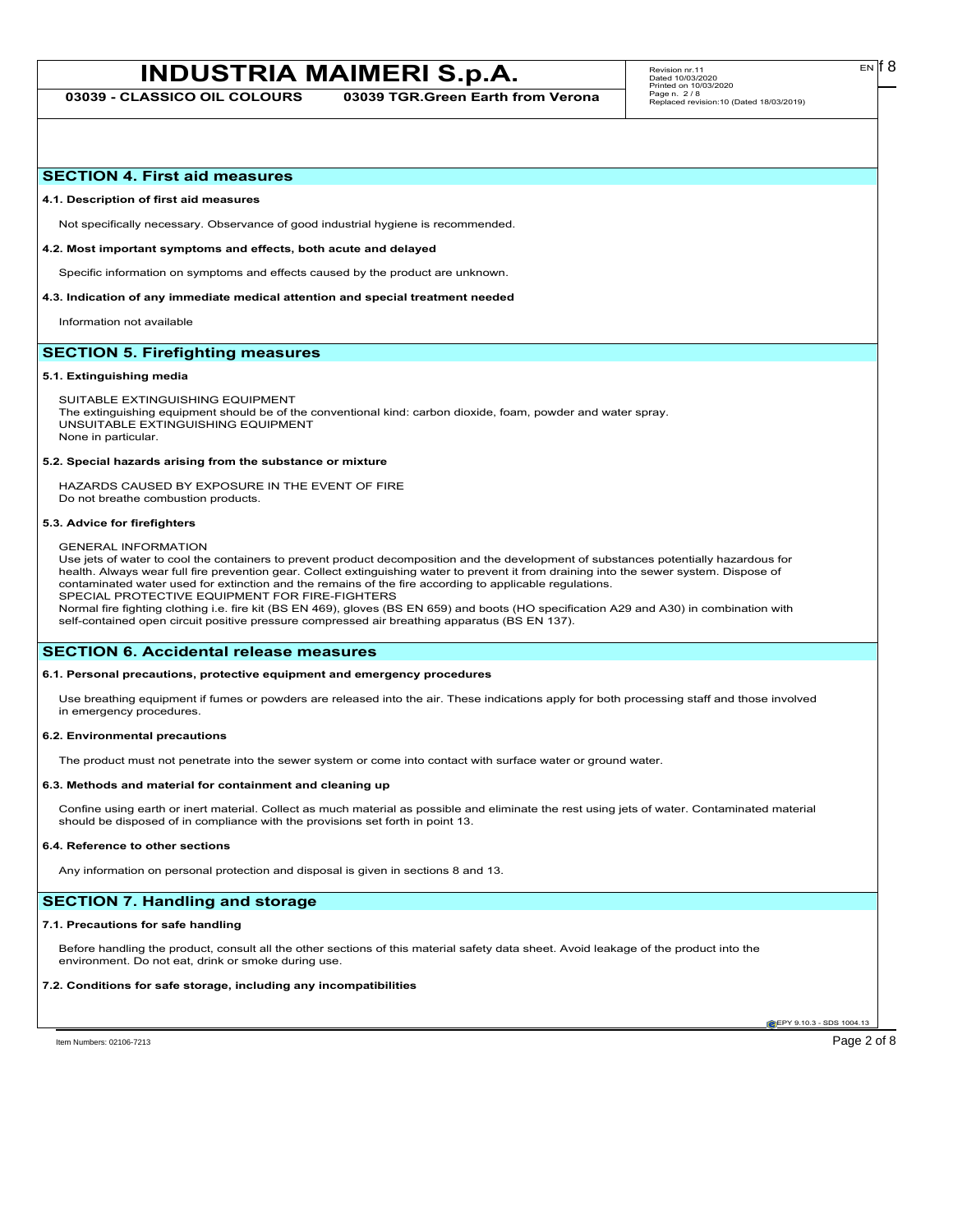| <b>INDUSTRIA MAIMERI S.p.A.</b> |                                   | Revision nr. 11<br>Dated 10/03/2020<br>Printed on 10/03/2020 | $_{EN}$ f $8$ |  |
|---------------------------------|-----------------------------------|--------------------------------------------------------------|---------------|--|
| 3039 - CLASSICO OIL COLOURS     | 03039 TGR.Green Earth from Verona | Page n. 3/8<br>Replaced revision:10 (Dated 18/03/2019)       |               |  |

# **SECTION 7. Handling and storage** ... / >>

Keep the product in clearly labelled containers. Keep containers away from any incompatible materials, see section 10 for details.

#### **7.3. Specific end use(s)**

Information not available

# **SECTION 8. Exposure controls/personal protection**

#### **8.1. Control parameters**

Information not available

#### **8.2. Exposure controls**

Comply with the safety measures usually applied when handling chemical substances. HAND PROTECTION None required. SKIN PROTECTION None required. EYE PROTECTION None required. RESPIRATORY PROTECTION None required, unless indicated otherwise in the chemical risk assessment. ENVIRONMENTAL EXPOSURE CONTROLS The emissions generated by manufacturing processes, including those generated by ventilation equipment, should be checked to ensure

compliance with environmental standards.

# **SECTION 9. Physical and chemical properties**

# **9.1. Information on basic physical and chemical properties**

| <b>Properties</b>                      | Value                               | <b>Information</b> |
|----------------------------------------|-------------------------------------|--------------------|
| Appearance                             | paste                               |                    |
| Colour                                 | <b>DEEP GREEN</b>                   |                    |
| Odour                                  | <b>LINSEED OIL</b>                  |                    |
| Odour threshold                        | Not applicable                      |                    |
| pH                                     | Not applicable                      |                    |
| Melting point / freezing point         | Not applicable                      |                    |
| Initial boiling point                  | Not available                       |                    |
| Boiling range                          | Not applicable                      |                    |
| Flash point<br>$\geq$                  | °C<br>60                            |                    |
| <b>Evaporation Rate</b>                | Not applicable                      |                    |
| Flammability of solids and gases       | not applicable                      |                    |
| Lower inflammability limit             | Not applicable                      |                    |
| Upper inflammability limit             | Not applicable                      |                    |
| Lower explosive limit                  | Not applicable                      |                    |
| Upper explosive limit                  | Not applicable                      |                    |
| Vapour pressure                        | Not applicable                      |                    |
| Vapour density                         | Not applicable                      |                    |
| Relative density                       | 1,9                                 |                    |
| Solubility                             | INSOLUBLE, DILUTE WITH WHITE SPIRIT |                    |
| Partition coefficient: n-octanol/water | Not applicable                      |                    |
| Auto-ignition temperature              | Not applicable                      |                    |
| Decomposition temperature              | Not applicable                      |                    |
| Viscosity                              | 3.500.000-4.500.000 cps             |                    |
| <b>Explosive properties</b>            | not applicable                      |                    |
| Oxidising properties                   | not applicable                      |                    |
| 9.2. Other information                 |                                     |                    |
| VOC (Directive 2010/75/EC):            | 0                                   |                    |
| VOC (volatile carbon) :                | 0                                   |                    |
|                                        |                                     |                    |
|                                        |                                     |                    |
|                                        |                                     |                    |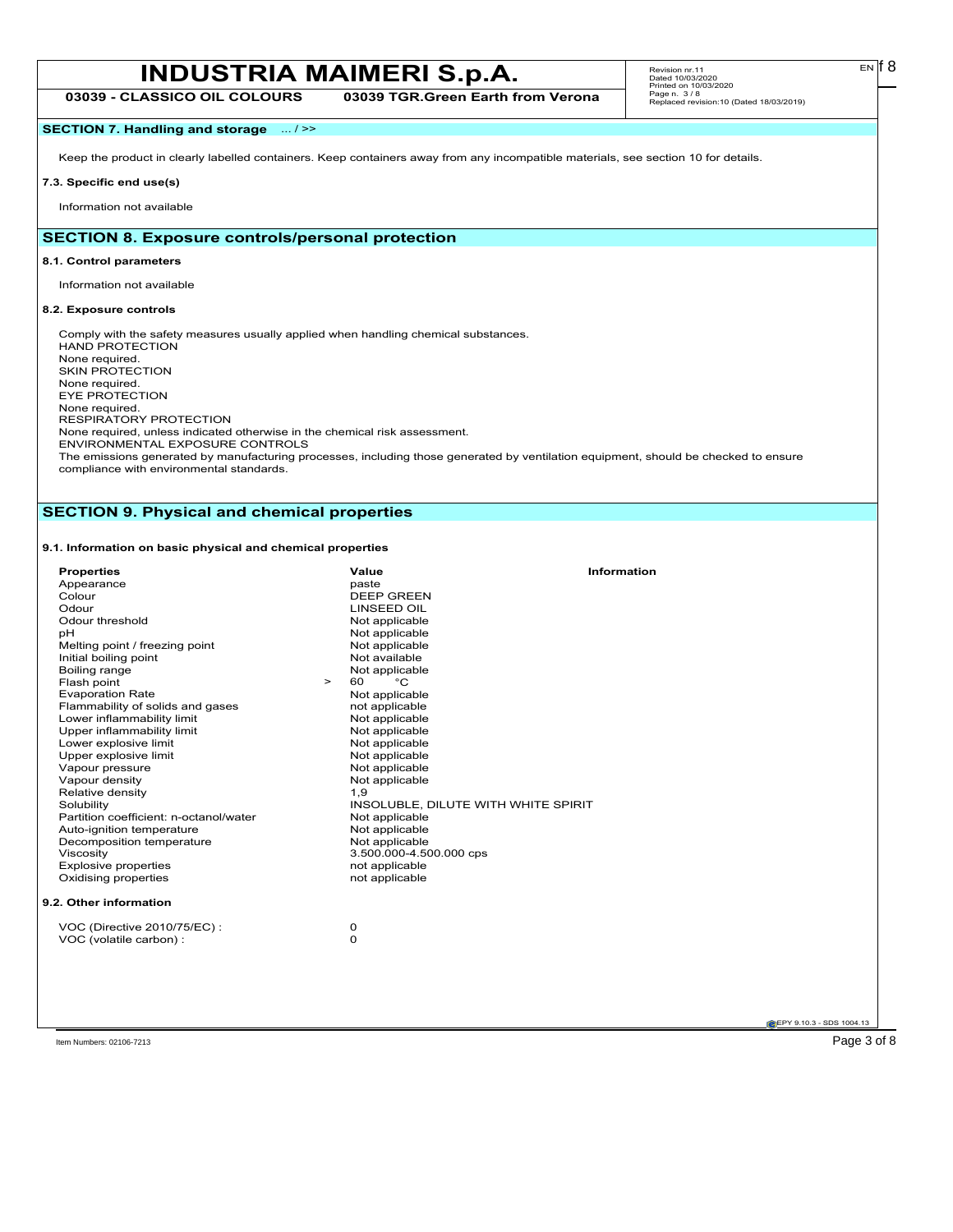**03039 - CLASSICO OIL COLOURS 03039 TGR.Green Earth from Verona**

Revision nr.11 Dated 10/03/2020 Printed on 10/03/2020 Page n. 4 / 8 Replaced revision:10 (Dated 18/03/2019)

# **SECTION 10. Stability and reactivity**

**10.1. Reactivity**

There are no particular risks of reaction with other substances in normal conditions of use.

# **10.2. Chemical stability**

The product is stable in normal conditions of use and storage.

## **10.3. Possibility of hazardous reactions**

No hazardous reactions are foreseeable in normal conditions of use and storage.

## **10.4. Conditions to avoid**

None in particular. However the usual precautions used for chemical products should be respected.

#### **10.5. Incompatible materials**

Information not available

### **10.6. Hazardous decomposition products**

Information not available

# **SECTION 11. Toxicological information**

According to currently available data, this product has not yet produced health damages. Anyway, it must be handled according to good industrial practices.

## **11.1. Information on toxicological effects**

Metabolism, toxicokinetics, mechanism of action and other information

Information not available

Information on likely routes of exposure

Information not available

Delayed and immediate effects as well as chronic effects from short and long-term exposure

Information not available

Interactive effects

Information not available

ACUTE TOXICITY

LC50 (Inhalation) of the mixture: Not classified (no significant component)<br>
LD50 (Oral) of the mixture: Not classified (no significant component) LD50 (Oral) of the mixture: Not classified (no significant component)<br>
LD50 (Dermal) of the mixture: Not classified (no significant component) Not classified (no significant component)

## SKIN CORROSION / IRRITATION

Does not meet the classification criteria for this hazard class

SERIOUS EYE DAMAGE / IRRITATION

Does not meet the classification criteria for this hazard class

RESPIRATORY OR SKIN SENSITISATION

Does not meet the classification criteria for this hazard class

EPY 9.10.3 - SDS 1004.13

Item Numbers: 02106-7213 Page 4 of 8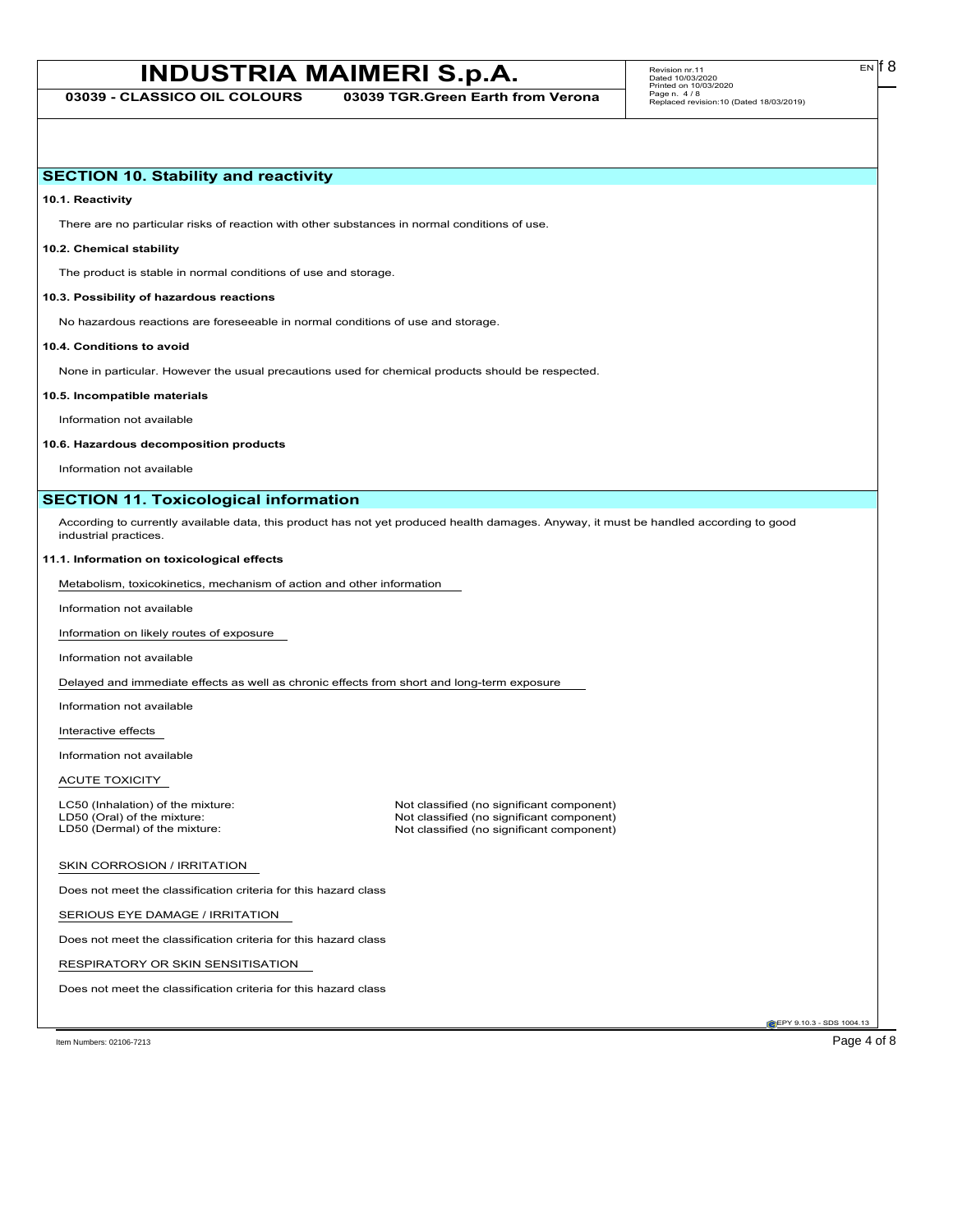**03039 - CLASSICO OIL COLOURS 03039 TGR.Green Earth from Verona**

# **SECTION 11. Toxicological information** ... / >>

# GERM CELL MUTAGENICITY

Does not meet the classification criteria for this hazard class

CARCINOGENICITY

Does not meet the classification criteria for this hazard class

# REPRODUCTIVE TOXICITY

Does not meet the classification criteria for this hazard class

# STOT - SINGLE EXPOSURE

Does not meet the classification criteria for this hazard class

# STOT - REPEATED EXPOSURE

Does not meet the classification criteria for this hazard class

# ASPIRATION HAZARD

Does not meet the classification criteria for this hazard class

# **SECTION 12. Ecological information**

Use this product according to good working practices. Avoid littering. Inform the competent authorities, should the product reach waterways or contaminate soil or vegetation.

## **12.1. Toxicity**

Information not available

## **12.2. Persistence and degradability**

Information not available

## **12.3. Bioaccumulative potential**

Information not available

# **12.4. Mobility in soil**

Information not available

## **12.5. Results of PBT and vPvB assessment**

On the basis of available data, the product does not contain any PBT or vPvB in percentage greater than 0,1%.

## **12.6. Other adverse effects**

Information not available

# **SECTION 13. Disposal considerations**

## **13.1. Waste treatment methods**

Reuse, when possible. Neat product residues should be considered special non-hazardous waste. Disposal must be performed through an authorised waste management firm, in compliance with national and local regulations. CONTAMINATED PACKAGING Contaminated packaging must be recovered or disposed of in compliance with national waste management regulations.

**EPY 9.10.3 - SDS 1004.13**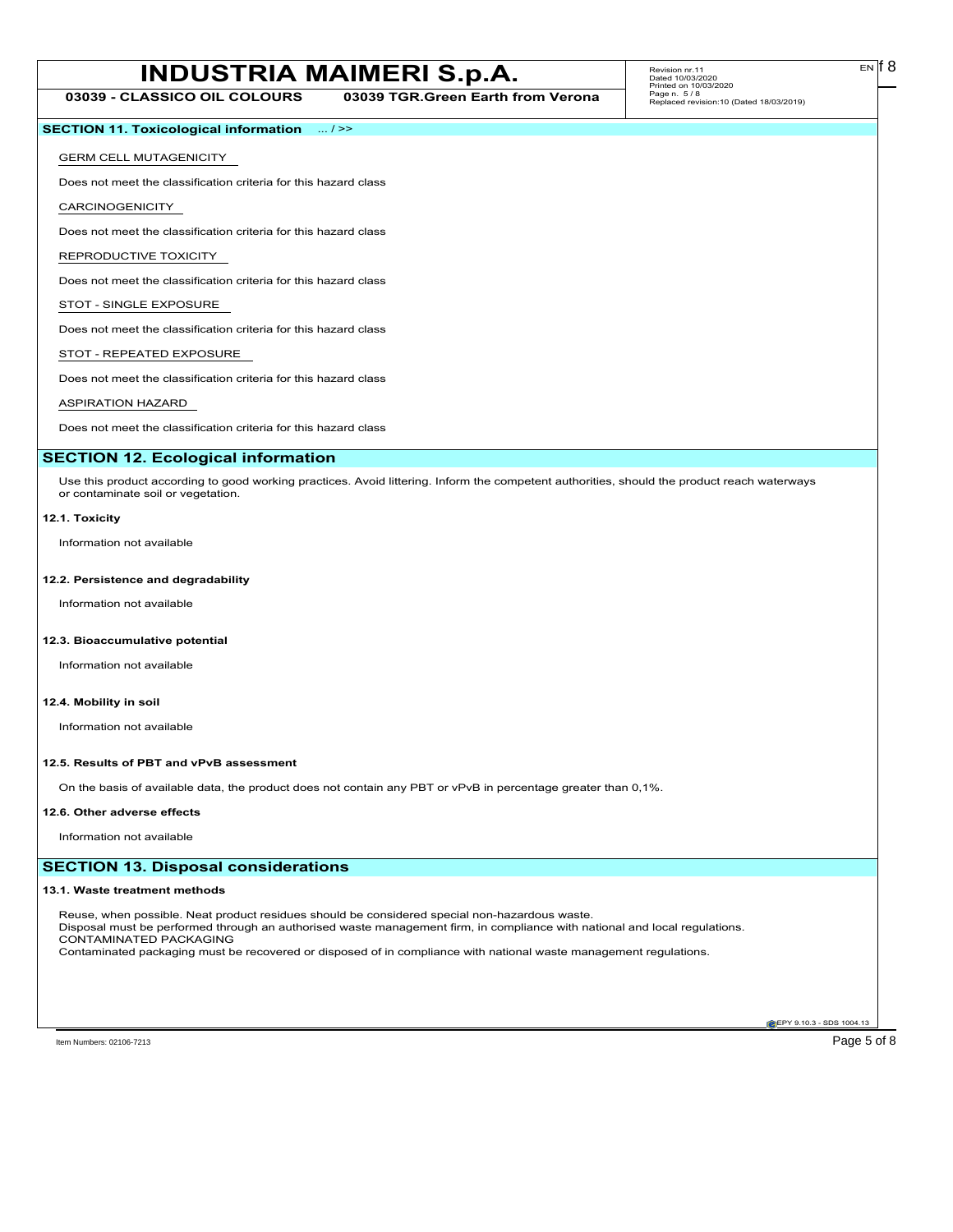**03039 - CLASSICO OIL COLOURS 03039 TGR.Green Earth from Verona**

EN

# **SECTION 14. Transport information**

The product is not dangerous under current provisions of the Code of International Carriage of Dangerous Goods by Road (ADR) and by Rail (RID), of the International Maritime Dangerous Goods Code (IMDG), and of the International Air Transport Association (IATA) regulations.

## **14.1. UN number**

Not applicable

## **14.2. UN proper shipping name**

Not applicable

#### **14.3. Transport hazard class(es)**

Not applicable

## **14.4. Packing group**

Not applicable

## **14.5. Environmental hazards**

Not applicable

### **14.6. Special precautions for user**

Not applicable

**14.7. Transport in bulk according to Annex II of Marpol and the IBC Code**

Information not relevant

# **SECTION 15. Regulatory information**

## **15.1. Safety, health and environmental regulations/legislation specific for the substance or mixture**

Seveso Category - Directive 2012/18/EC: None

Restrictions relating to the product or contained substances pursuant to Annex XVII to EC Regulation 1907/2006 **None** 

## Substances in Candidate List (Art. 59 REACH)

On the basis of available data, the product does not contain any SVHC in percentage greater than 0,1%.

Substances subject to authorisation (Annex XIV REACH) **None** 

Substances subject to exportation reporting pursuant to (EC) Reg. 649/2012:

**None** 

Substances subject to the Rotterdam Convention: None

Substances subject to the Stockholm Convention: **None** 

Healthcare controls Information not available

## **15.2. Chemical safety assessment**

A chemical safety assessment has not been performed for the preparation/for the substances indicated in section 3.

Item Numbers: 02106-7213 Page 6 of 8

**EPY 9.10.3 - SDS 1004.13**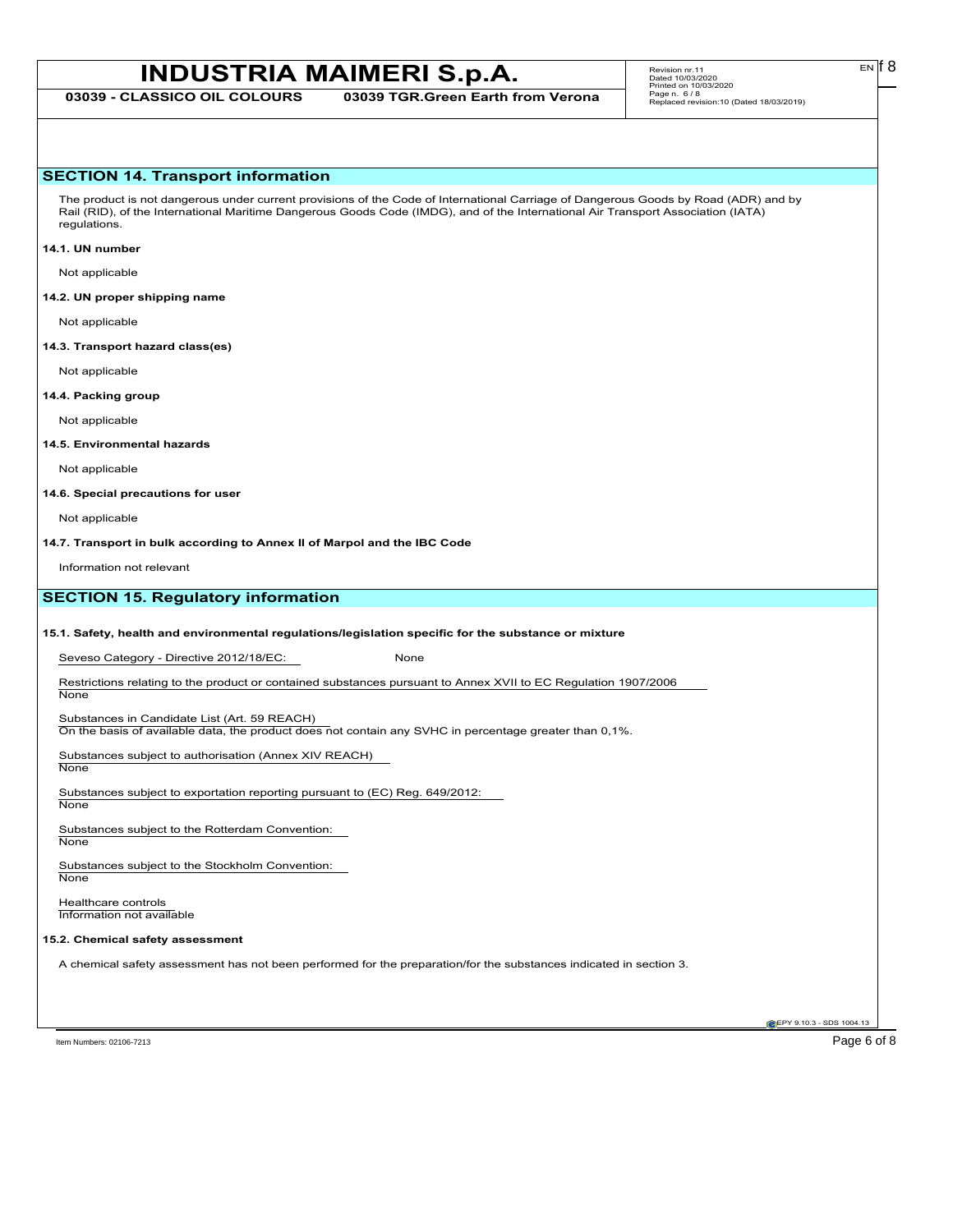**03039 - CLASSICO OIL COLOURS 03039 TGR.Green Earth from Verona**

 $E<sub>N</sub>$  18

# **SECTION 16. Other information**

LEGEND:

- ADR: European Agreement concerning the carriage of Dangerous goods by Road
- CAS NUMBER: Chemical Abstract Service Number - CE50: Effective concentration (required to induce a 50% effect)
- CE NUMBER: Identifier in ESIS (European archive of existing substances)
- CLP: EC Regulation 1272/2008
- DNEL: Derived No Effect Level
- EmS: Emergency Schedule
- GHS: Globally Harmonized System of classification and labeling of chemicals
- IATA DGR: International Air Transport Association Dangerous Goods Regulation
- IC50: Immobilization Concentration 50%
- IMDG: International Maritime Code for dangerous goods
- IMO: International Maritime Organization
- INDEX NUMBER: Identifier in Annex VI of CLP
- LC50: Lethal Concentration 50%
- LD50: Lethal dose 50%
- OEL: Occupational Exposure Level
- PBT: Persistent bioaccumulative and toxic as REACH Regulation
- PEC: Predicted environmental Concentration
- PEL: Predicted exposure level
- PNEC: Predicted no effect concentration
- REACH: EC Regulation 1907/2006
- RID: Regulation concerning the international transport of dangerous goods by train
- TLV: Threshold Limit Value
- TLV CEILING: Concentration that should not be exceeded during any time of occupational exposure.
- TWA STEL: Short-term exposure limit
- TWA: Time-weighted average exposure limit
- VOC: Volatile organic Compounds
- vPvB: Very Persistent and very Bioaccumulative as for REACH Regulation
- WGK: Water hazard classes (German).
- GENERAL BIBLIOGRAPHY
- 1. Regulation (EC) 1907/2006 (REACH) of the European Parliament
- 2. Regulation (EC) 1272/2008 (CLP) of the European Parliament
- 3. Regulation (EU) 790/2009 (I Atp. CLP) of the European Parliament
- 4. Regulation (EU) 2015/830 of the European Parliament
- 5. Regulation (EU) 286/2011 (II Atp. CLP) of the European Parliament
- 6. Regulation (EU) 618/2012 (III Atp. CLP) of the European Parliament
- 7. Regulation (EU) 487/2013 (IV Atp. CLP) of the European Parliament
- 8. Regulation (EU) 944/2013 (V Atp. CLP) of the European Parliament
- 9. Regulation (EU) 605/2014 (VI Atp. CLP) of the European Parliament
- 10. Regulation (EU) 2015/1221 (VII Atp. CLP) of the European Parliament
- 11. Regulation (EU) 2016/918 (VIII Atp. CLP) of the European Parliament
- 12. Regulation (EU) 2016/1179 (IX Atp. CLP)
- 13. Regulation (EU) 2017/776 (X Atp. CLP)
- 14. Regulation (EU) 2018/1480 (XIII Atp. CLP)
- The Merck Index. 10th Edition
- Handling Chemical Safety
- INRS Fiche Toxicologique (toxicological sheet)
- Patty Industrial Hygiene and Toxicology
- N.I. Sax Dangerous properties of Industrial Materials-7, 1989 Edition
- IFA GESTIS website
- ECHA website
- Database of SDS models for chemicals Ministry of Health and ISS (Istituto Superiore di Sanità) Italy

Note for users:

The information contained in the present sheet are based on our own knowledge on the date of the last version. Users must verify the suitability and thoroughness of provided information according to each specific use of the product. This document must not be regarded as a guarantee on any specific product property. The use of this product is not subject to our direct control; therefore, users must, under their own responsibility, comply with the current health and safety laws and regulations. The producer is relieved from any liability arising from improper uses.

Provide appointed staff with adequate training on how to use chemical products.

**EPY 9.10.3 - SDS 1004.13** 

Item Numbers: 02106-7213 **Page 7 of 8**